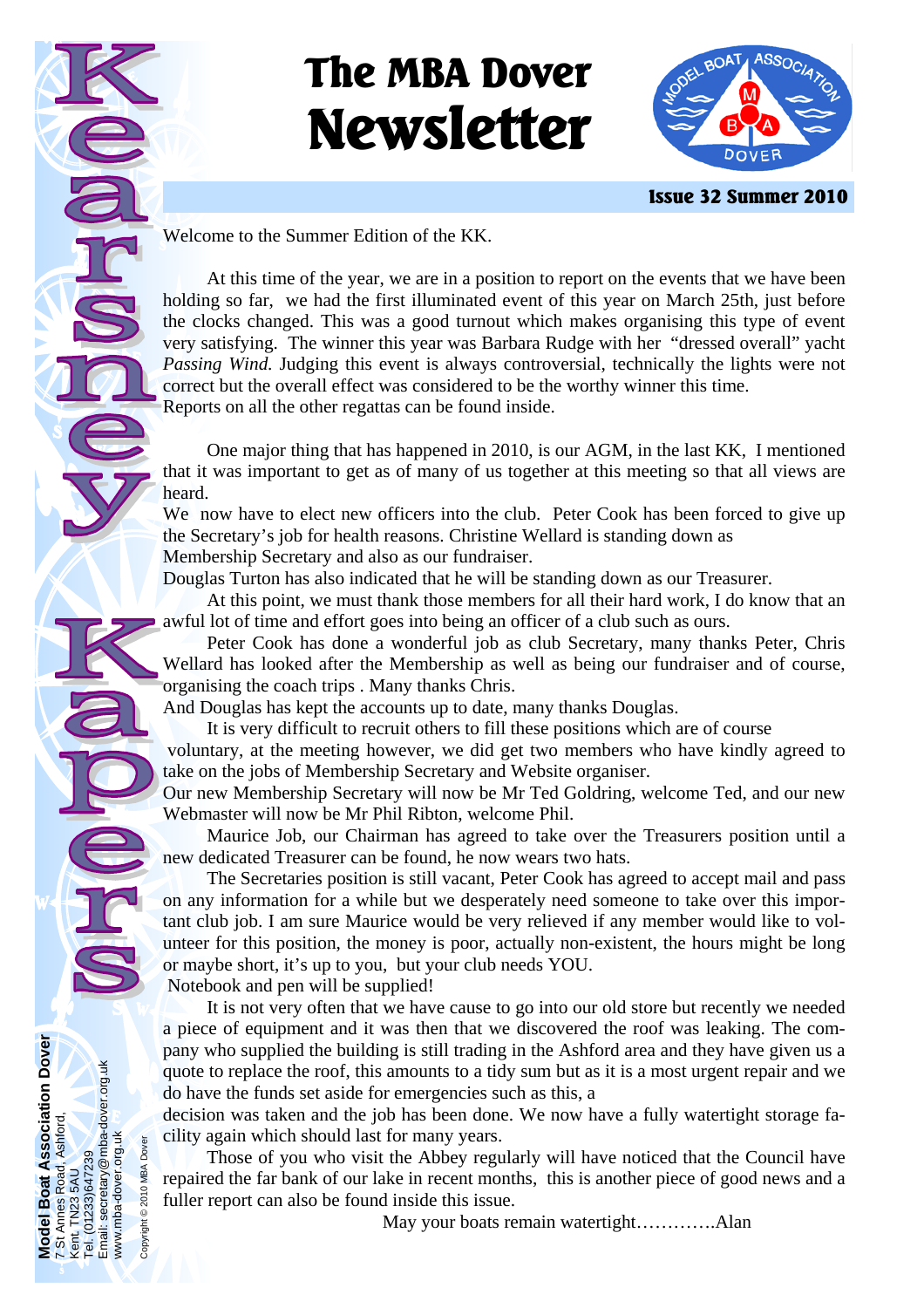# THE DOVER Model Boat association AGM

We held the club AGM after the normal May meeting on  $17<sup>th</sup>$  May.

This date, which had to be changed from the published date, resulted in many members not being able to attend. The reasons behind this were due to a mix up with the function room bookings by the Cricketers landlord. Because it was the AGM, a mail shot was put out to all members informing them of the date change.

Our Chairman, Maurice began by outlining the situation.

 He told the floor that due to health reasons, Our Secretary Peter Cook and our Treasurer Douglas Turton would be standing down. He also explained that Mrs Christine Wellard would be standing down this year as our Membership Secretary.

 Another change was that Colin Goldsmith would be standing down as the yacht representative. A vote of thanks was give for all the hard work undertaken by these members, this leaves the club with a void that will be difficult to replace especially as initially there were no volunteers to fill these very important positions.

Maurice then indicated that he would be willing to take on the Treasurers job as well as the Chairman's position.

One of our newer members Mr Ted Goldring, offered his services as the Membership Secretary, he explained that he had the necessary computer skills and with some tutoring from Chris, he would be happy to do the job.

Colin Goldsmith explained that although he was standing down, Alan Hounsell had agreed to take this position. Alan was not present at the meeting but he was welcomed aboard again having been a prominent member before.

The Club Secretary's position was not filled, Peter stated that he would still accept correspondence at his address until the position was filled but he is officially retired.

There were four amendments posted for change, Douglas Turton our outgoing treasurer explained why they should be considered by the membership.

The proposals were.

An increase in annual club subscriptions to £13.00 per year.

Junior membership to raise to £5.00 per year.

To cease having the Christmas Social as a free event.

To charge members and their guests whatever it costs the club ( currently £5.00 per person)

All the above proposals were voted on and accepted by all those present.

## **For sale**

We have an original Dover Tug hull offered for sale by **Ken Greenland**.. This was one of four original hulls that were produced from the master plug made from original Damen drawings.. This hull has not been started and is a plain untouched moulding.50inches long and 18inches wide. It is for a Damen 3110 Tug as used by the Dover Harbour Board. The scale is 1/25th These hulls cost the original owners over £100.00 each to produce due to the size and weight of materials, Ken is willing to sell his for a very reasonable **£50.00**, this includes drawings and a photo montage set.

### **John Slee**

 It is with regret that I have to inform the membership that John passed away on July the 8th. He was an active and supportive member of Dover MBA until very recently when illness forced him to cease attending our club events. John built models to a very high standard and was a very knowledgeable and interesting man. He will be missed by the membership.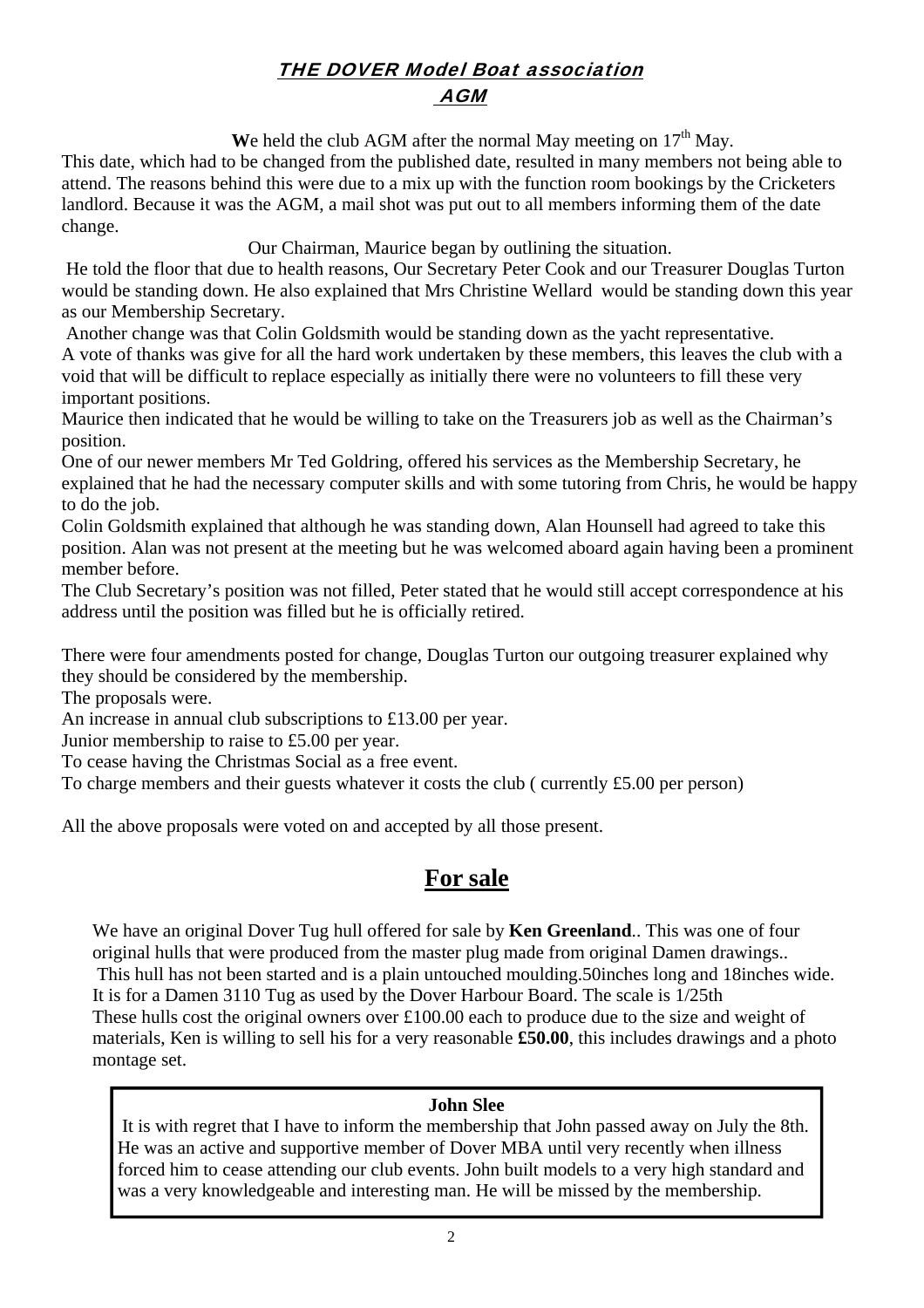# Tug to assist please!

A leg of a Sunday morning yacht race had to be forfeited by one of our most experienced yachtsmen recently when his model just clipped the trees and became hooked up near the weir by the backstay string or whatever it's called! No matter what was tried, the yacht refused to budge,

adjusting the sail winch allowed a certain amount of movement but still the yacht was trapped. Jeremy Maudling came to the rescue with his tug Tom, after manoeuvring in restricted water for some while, he managed to nudge the yacht clear. This was accompanied by cheers from all those watching, I did hear some light-hearted comments about power boats having their uses! The yachtsman in question will no doubt receive a nomination for the Nut of the Month award



for his mishap, the yacht which is painted RED and named MOON-WIND received no damage.



# 60 years of Model Boats Magazine

It must have been a coincidence that I wrote a small piece about the Model Boats magazine in the last issue of KK

because hot on its heels has come a special edition outlining the history of the magazine from the publishers.

Of special interest to us at Dover is the inclusion of a section dealing with clubs, and to illustrate this side of our hobby they have used a photograph that shows most of the Dover members operating our models at the Bluewater complex. This is in full colour and on the front page as well as a larger picture inside the publication.

 The show featured, was organised by the Chantry model boat club in 2006, I believe that the photographer must have been standing with your editor because I have an almost identical picture in my files.

It is very nice to have this record of our club that will be seen nationwide

News that the contractors have returned to repair the far side of our lake is very good and very much welcomed. This has been a big concern because the bank had eroded away from the



stonework that holds the water. This erosion has been up to 12 inches deep in places and meant that if this stonework was to give way, the lake level would drop by a

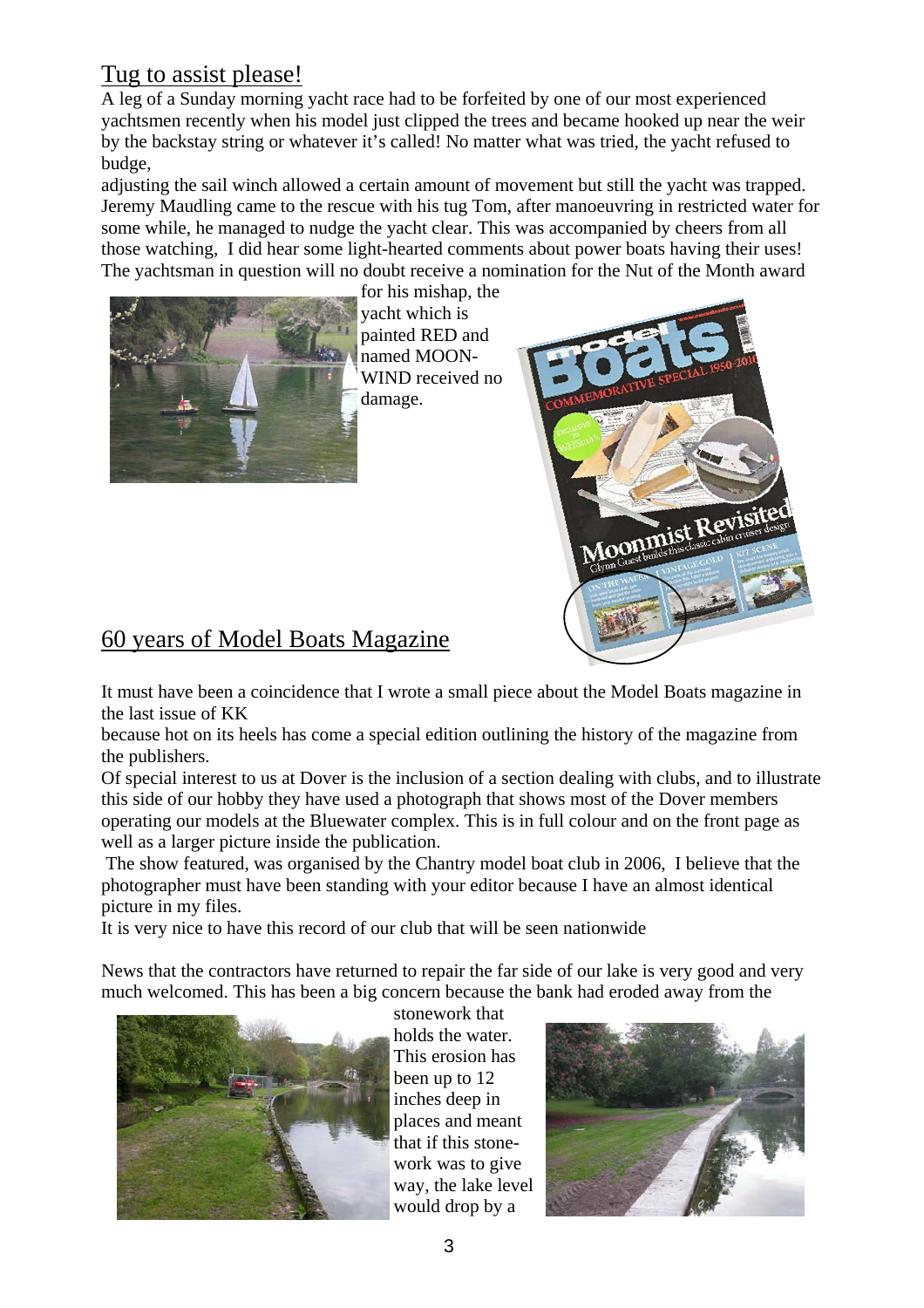# **1st Illuminated Event March 26th 2010**

The first Illuminated event held on March  $26<sup>th</sup>$  can only be described as a great success.<br>The weather was kind and the min limit of the contract of the contract of the state of the state of the state of the state of The weather was kind and the rain kept off until we were just about to drive home. A total of eight boats were on the water with all their lights on making a very impressive display. Also, there were a good number of spectators enjoying the evening, the reflections in the calm water doubling the illuminated effect.

 It is always a difficult job trying to pick out a winner to receive the trophy at these types of events, if it is based on accuracy the lights shown would be minimal and, to most people, it might appear somewhat boring to look at. This time the award was given to **Barbara Rudge** for her illuminated yacht 'Passing Wind'. Barbara had dressed the boat overall with alternating blue and white lights, the shape of the yacht could be made out from quite a distance.

 Everyone who made the effort deserves praise, **Dave Cowlin** had at last got his dredger working satisfactorily and displayed a very comprehensive selection of lights including very bright floodlights robbed from a torch. **George Sutcliffe** had all the correct lights working on his puffer Highlander, as an ex seaman, he knows what lights should be shown. **Jeremy Maudling** brought along his converted Wyforce tug, again this looked right on the water with wheelhouse lighting adding to the effect. **Reg Archer** had another tug, Old Jack on the water, again with the correct lighting showing. **Adrian Knight** brought along his latest tug Brackengarth which is now fully lit, of note on this one was the illumination of the rear winch area. **John Keeble** was running his old faithful My Gail, John has won this event before, the subtle oil lights glowing and accommodation lighting showing were again a delight to be seen on this model. And finally **Derrick Rudge** had another tug model, the Ursus dressed overall like Barbara's boat, This model was a mass of lights, again predominantly blue and white which again looked good on the water.

 The illuminated event seems to be more popular that it has been in the past, we did wonder if it was worth continuing but judging on recent numbers and spectators attending, we will certainly be keeping this event in our calendar.

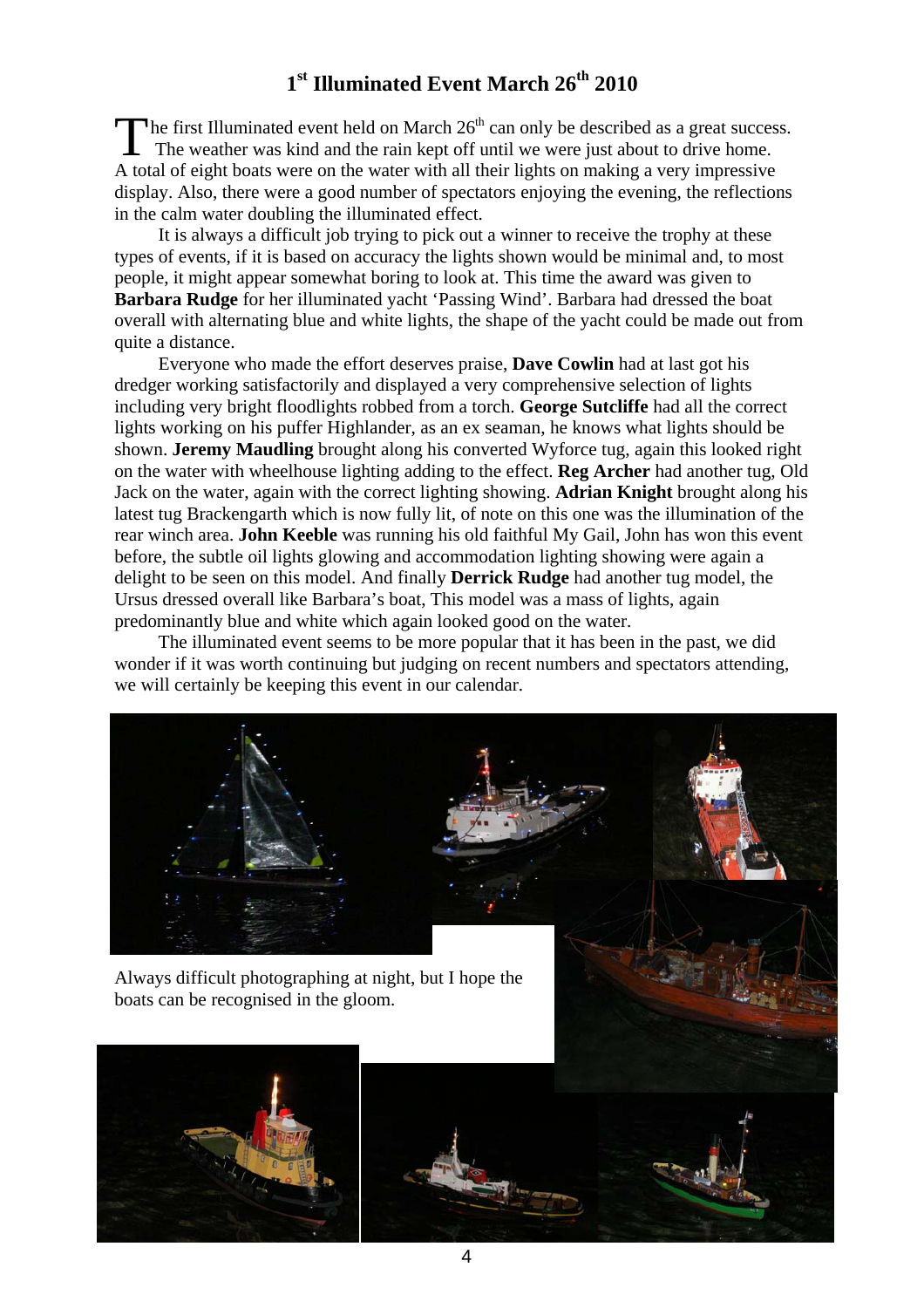# **Sunday 18th April, Club Regatta**

This was our first regatta for this year and with beautiful weather on our side, it was a really successful one. We had a good number of members who arrived early and helped to set up the compound, this helps to makes the event so much more pleasurable. The tables were soon filled with a nice display of models and it was not long before some were on the water demonstrating in their natural environment.



The yacht section made a welcome return to our monthly regattas putting on three races during the day, some also took part in the snooker course that was set out for everyone who wanted to have a go at it. This must be one of the best things that we have at regattas because almost all members seem to like it and enjoy the fun side of this "competition". We managed two rounds during the day and a prize was given to the winners of each round.

Free sailing took up the rest of the day, I spotted Phil Ribtons Sea Queen on the tables, Phil has been building a brand new model from original Aerokits drawings and this was to be its maiden voyage, trials were successful but Phil will reduce the power slightly to make her more sedate and improve the running time. Over the winter, Denis Wellard has built a new springer tug, this one is  $1/3^{rd}$  bigger than normal and plans are in had to make an even bigger one. Charles Male brought a long his destroyer HMS Wilton, we have not seen this model for some time so the extra detail added since then was interesting and impressive, this was the first time that I have seen it in the new colour scheme as well and with pennant numbers added she looks almost complete. I know that this is not the case though, there is always something that needs adding when constructing a model of this scale and complexity.

Being a nice day there were plenty of spectators around and I did see a number of ex members in the crowds watching, perhaps they can get their interest aroused once more and maybe join us again in the future.

We did have three club 500 models with us and these were used firstly on the snooker course where trying to keep score was fast and furious, and then at the end of the day for a short race, a good end to a nice first regatta.

*Below can be found a selection of pictures taken at this event*.

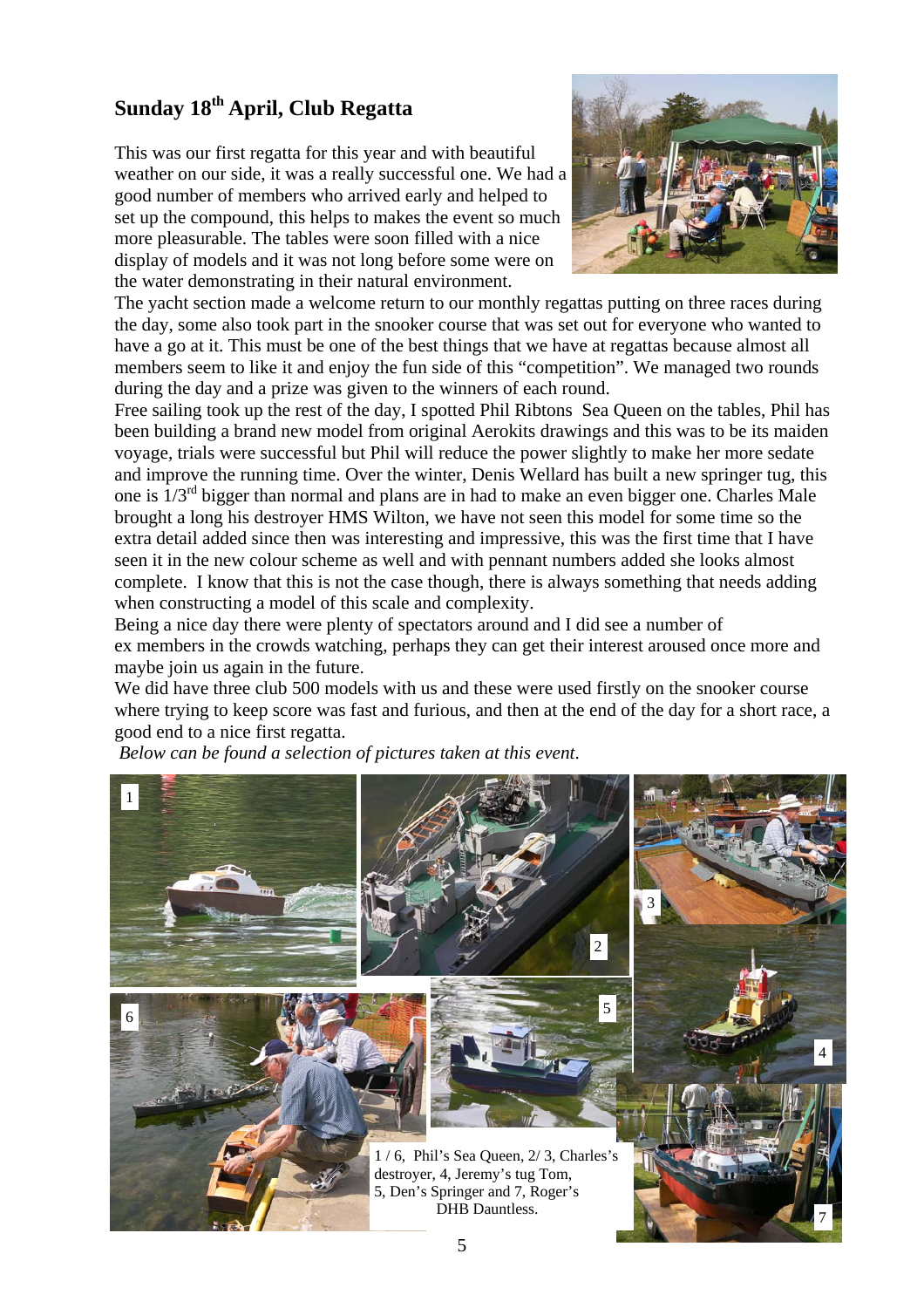# **Club Regatta 16th May**.

 This regatta was initially blessed with lovely early sunshine, this unfortunately did not last because it clouded over by midday and then gave us some light rain. Luckily the nice start allowed us to get set up quickly and sailing started early.

We had a suggestion put forward recently by a member about setting up the small kiddies pond, instead of assembling all the woodwork, then lining it and filling it from the lake, why don't we simply cordon of a small part of the lake and use that instead.

This proved to be a good idea, we made up a rope barrier supported by pipe lagging that floated, then pinned it down to the bed of the lake, job done! The control panel was set up on the path and the area fenced round to provide security.

By doing this, we save half the time in setting up, and free up the area that would normally be within our compound. We are also doing our little bit for the environment by not running the generator to pump the water. The member who suggested this did not want me to mention his name so I won't, but he does have a rather nice landing craft that needs a refit, its gone rusty!

Considering the nice start to the day, there were not very many people in the park and as some members were away on holiday, we did not have as many models on display, despite this a good show was put on as usual, several members of the public showed considerable

 interest in some of the models and this, I believe led to some membership packs being handed out.

We ran a round of the boat snooker, this time to slightly different rules, the scoring was changed to take away the chance element of using a dice, due to the weather closing in we did not run a second round in which would have reverted back to the dice system, this might have given us some indication of how the trial game was received but nobody seemed to be worried either way. Another nice regatta.

# **Kearsney Kapers June 6th 2010**

Our open event was a very low key affair, despite being advertised and the dates passed on to other clubs, we did not get many attending. There were also a significant amount of our own members who missed this event, I seem to recall a similar situation last year so perhaps we need to see if the date that we choose, which is usually around the same time of the year, needs to be altered.

 Traditionally, the event takes the form of a free sailing event, no rules, just take a peg and sail and this is exactly what happened. I am told that all those who were there had a good day, I say 'am told' because, unfortunately I was one of those who did not attend but I did help with the setting up!

 The meeting was supported by the 'Tugs R Us' boys and a lone Cygnet, Richard Gardiner, The tugs were as usual to a very high standard and displayed well. There was a round of the boat snooker ran during the afternoon, by this time the morning's misty weather had cleared and the sun shone, this however is not good news because the warm water brought the weed up from the bed of the lake and started to foul the propellers.

 This weed had been particularly bad this year and it led to an early end to the sailing because it is almost impossible to operate in these conditions.

Thanks as always to all who worked hard to make KK 2010 a success.

Photos courtesy of Len Ochiltree

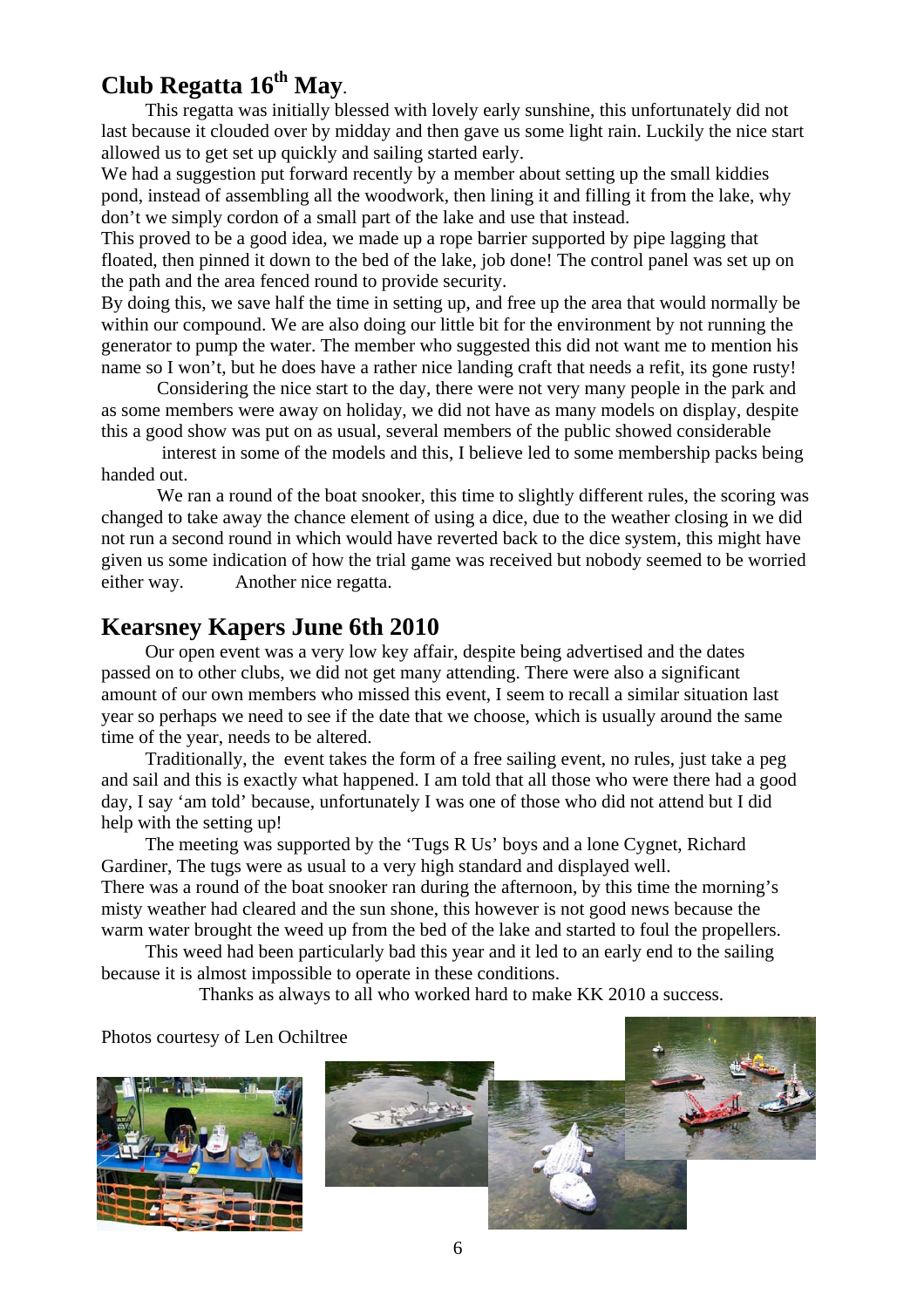# **Club Regatta 18th July**

This will be the last regatta report in this edition of KK as the cut off point of late July fast approaches. This regatta was another excellent summer Sunday with unbroken sunshine, we really have been very fortunate with the weather this year, I even managed to stay in my shorts and sandals all day which is not a pretty sight.

The set up was quick and easy due to a good number or willing helpers and because of the possible weed problems, we got in a round of the boat snooker early. The yachts also managed three races in favourable conditions, as, although it was sunny we did have quite a breeze, this same breeze made steering a bit difficult for the small boats which was run by Len and Maurice in a cordoned off area of the lake.

It was very nice to see some of our newer members taking part demonstrating their models in front of the many visitors in the park and also taking part in the boat snooker. I'm sure that they enjoyed the little bit of adrenalin that comes with performing in front of the public for the first time, even experienced modellers feel nervous sometimes in these situations.

## **French Connection**

Many years ago, our club attended several shows in France as guests of the "Modelisme Naval Du Calais", the Calais model boat club. We lost contact and have tried several times to re- establish this friendship, alas, with no success until now.

Whilst going through some old paperwork I found a sticker with the above French words on it and simply put it into Google on my computer...voila! A website popped up with all the clubs details and contact numbers. A quick letter explaining the situation and a request that perhaps we could communicate again with a view to possible visits, was sent off by e-mail.

I received a reply which said that my letter had been passed to their president (No not that one, their club president) who would reply shortly.

 Up until now, I have had no reply but this might be an interesting link for our club to pursue and possibly become involved with again in the future.

Your thoughts would be welcome on this one.



Continuing with this thread, look what was caught sailing across the Channel or is it Kearsney Abbey ? It is a French privateer called "Le Spectre" This model, owned, built and sailed by Derrick Rudge, brought a touch of colour to Kearsney Abbey recently when it flew it's large French Tricolour. This one should go down well with the Calais club !

Getting in with the big boys is this little Footie yacht which was allowed to join in with the Fairwinds one Sunday morning.

 The owner was a guest sailor from the Birmingham Model Yacht Club who has developed these little models and is producing them as a kit on a limited run.

I failed to get the gentleman's details but his club is well known in the model yachting world.



 The little boat with is special single sail rig went very well especially when beating down the back leg with the wind in it's favour. (*that's sailor speak I believe! Ed.)*